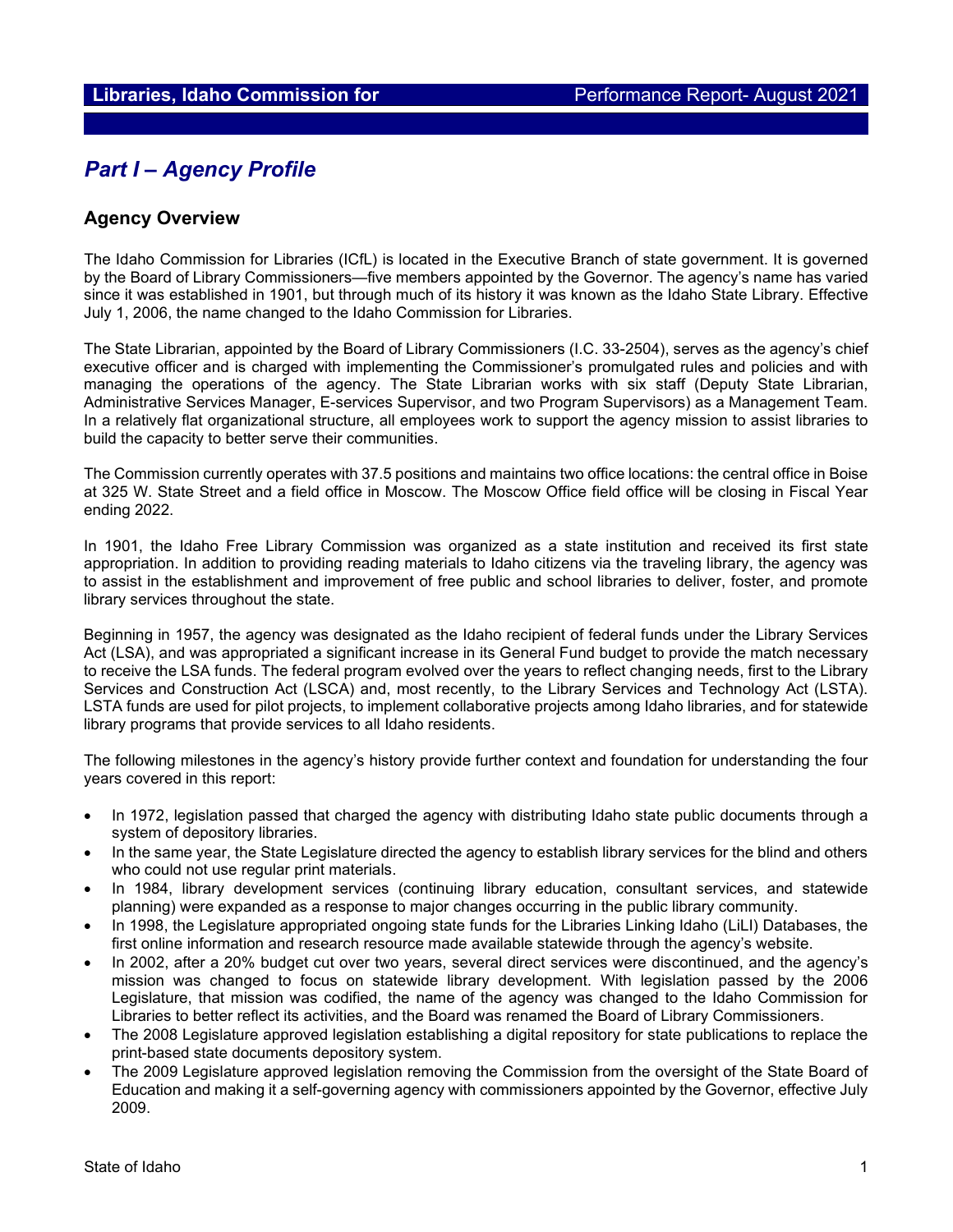- In 2010, the Commission was awarded a \$1,907,531 Broadband Technology Opportunities Program (BTOP) grant to expand broadband and computing capacity in Idaho public libraries and expand online resources to support informal learning, job/workforce development skills, K-14 and adult basic education, and e-government services.
- Reflecting the state's economy, the agency saw a 34.5% budget cut over two years, from FY 2009 to FY 2011.
- In 2012, the Commission was awarded a three-year \$250,000 National Leadership Grant from the Institute of Museum and Library Services along with \$30,000 matching funds from the J.A. and Kathryn Albertson Foundation. The goal of this highly competitive Campaign for Grade Level Reading award category is supporting school readiness and combating summer learning loss.
- In FY 2017, the agency received its first state appropriation to reimburse public libraries for the non E-rate portion of their internet service costs under the Education Opportunity Resource Act. This ongoing funding has helped public libraries throughout the state significantly improve the public internet access they offer to their communities free of charge.
- In FY 2020, COVID19 caused the temporary closure of school, academic and public libraries throughout the state. The ICfL quickly re-tooled programs and trainings while providing guidance for continued library service.
- In FY 2021, the Commission created a statewide e-book/e-audio service and received \$1.9 million in grant funds from the State Department of Commerce to upgrade internet equipment in rural libraries.

The demand for library services continues to grow. Idahoans want traditional library services, 24/7 online information services, and a place — physical and virtual, local and global — to create content and participate in community conversations. The librarians' challenge is to plan for and sustain the necessary trained staff, services, and technology to deliver this diverse range of services when and where people want them. The Commission's continuing challenge is to help Idaho libraries better serve their communities and thrive in this demanding and rapidly changing environment.

## **Core Functions/Idaho Code**

Consistent with its mission, the core function of the Commission is statewide library development. The agency provides continuing library education and consultant services to the Idaho library community, coordinates statewide library programs, administers grant programs for library development purposes, advocates for library services, facilitates planning for library development at the local and state levels, and supports national library initiatives that strengthen Idaho library services. Other functions include the management of [Stacks], the digital repository for state publications, and, in partnership with the National Library Service (NLS), the Idaho Talking Book Service (TBS).

Following are the relevant citations in the Idaho Code and the US Code:

- IC 33-2501. Commission for Libraries established.
- IC 33-2502. Board of Library Commissioners Appointment, removal and terms Officers Meetings Compensation.
- IC 33-2503. Board of Library Commissioners Powers and duties.
- IC 33-2504. State librarian appointed by Board of Library Commissioners Qualifications Powers.
- IC 33-2505. Digital repository for state publications.
- IC 33-2506. Library services improvement fund Established.
- IC 33-2611 and 33-2726. Public library annual fiscal reports.
- IC 67-2601(2)(f). Places the Commission for Libraries in the Department of Self-Governing Agencies.
- IC 33-5602 through 33-5604. Education Opportunity Resource Act Purpose; Committee; Powers and Duties.
- US Code Title 20, Subchapter II, Library Services and Technology Act. As certified by the Idaho Attorney General, the Idaho Commission for Libraries is the official state agency in Idaho with the authority to develop, submit, and administer the State Plan under the Library Services and Technology Act.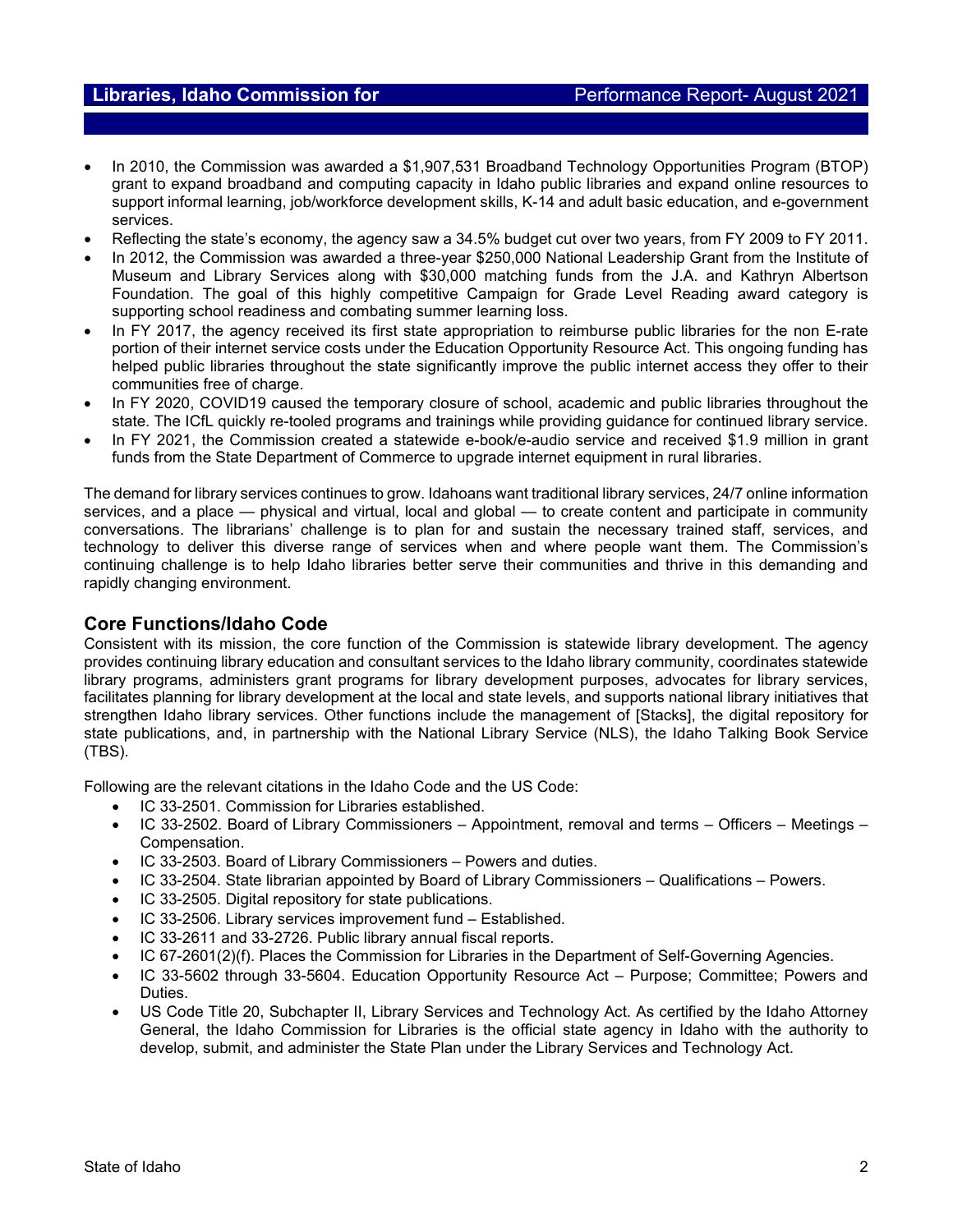### **Revenue and Expenditures**

| Revenue                                  | <b>FY 2018</b> | <b>FY 2019</b> | <b>FY 2020</b> | FY 2021     |
|------------------------------------------|----------------|----------------|----------------|-------------|
| <b>General Fund</b>                      | \$3,988,632    | \$4,045,200    | \$4,028,200    | \$3,938,162 |
| <b>Library Services Improvement Fund</b> | \$145,163      | \$131,897      | \$250,846      | \$134,164   |
| <b>Federal Grant</b>                     | \$1,473,721    | \$1,303,729    | \$1,563,808    | \$1,234,877 |
| <b>Cares Act Funds</b>                   |                |                |                | \$1,963,382 |
| Miscellaneous Revenue                    | \$14,964       | \$12,312       | \$19,364       | \$56,825    |
| Total                                    | \$5,622,480    | \$5,493,138    | \$5,862,218    | \$7,317,009 |
| <b>Expenditures</b>                      | <b>FY 2018</b> | <b>FY 2019</b> | <b>FY 2020</b> | FY 2021     |
| <b>Personnel Costs</b>                   | \$2,567,466    | \$2,565,947    | \$2,619,255    | \$2,559,235 |
| <b>Operating Expenditures</b>            | \$2,507,495    | \$2,501,199    | \$2,317,146    | \$4,195,873 |
| Capital Outlay                           | \$25,623       |                | \$21,200       | \$0         |
| <b>Trustee/Benefit Payments</b>          | \$460,057      | \$549,029      | \$587,373      | \$666,464   |
| Total                                    | \$5,560,641    | \$5,616,175    | \$5,544,974    | \$7,421,572 |

### **Profile of Cases Managed and/or Key Services Provided**

| <b>Cases Managed and/or Key Services Provided</b>                           | <b>FY 2018</b> | FY 2019     | <b>FY 2020</b> | FY 2021     |
|-----------------------------------------------------------------------------|----------------|-------------|----------------|-------------|
| LiLI Databases Full Text Views                                              | 4,966,184      | 4,374,014   | 8,417,236      | 8,743,716   |
| Learning Express Library Site Visits                                        | 4,349          | 7,308       | 5,884          | 5,851       |
| Learning Express Library Learning Resources <sup>2</sup>                    | NA*            | NA*         | NA*            | NA*         |
| <b>Talking Book Service Patrons</b>                                         | 3,543          | 3,345       | 3,206          | 3,101       |
| <b>Talking Book Service Circulations</b>                                    | 212,732        | 211,444     | 188,684        | 193,370     |
| Attendance at Public Libraries <sup>3</sup>                                 | 8,029,503      | 8,169,435   | 8,291,157      | 4,532,137   |
| <b>Continuing Library Education</b><br>- Events Sponsored<br>- Participants | 29<br>537      | 57<br>1,452 | 42<br>1,418    | 49<br>1,377 |
| <b>E-Course Completions</b>                                                 | 8,803          | 10.668      | 21,819         | 12673       |

1 Full text views are a more accurate indicator than logins due to the way stats are now collected.

<sup>2</sup> The number of resources provided can also be counted in diverse ways and is not a very meaningful metric.

<sup>3</sup> Because of the October 1-September 30 fiscal year, the latest data available from public libraries lags one year.

## **FY 2021 Performance Highlights** *(Optional)*

The pandemic has had a significant impact on the agency's service. The ICfL staff pivoted from delivering professional development via large in-person trainings to multiple on-line learning events. In addition to 49 formal training events, we provided another 120 informal learning opportunities, reaching over 2,800 customers.

Furthermore, the agency focused on ways to support libraries in efforts to keep Idahoans earning and students learning. During FY2021, ICfL received nearly \$1.9 million from two Idaho Broadband Grants administered by the Department of Commerce. Forty-nine public libraries in Idaho's smallest, most rural communities (those with a population under 10,000) received new state-of-the-art Cisco Meraki network equipment, including indoor and outdoor wireless access points. These libraries, and others throughout the state, provided broadband connectivity and personalized service for job searches, student internet access, telehealth sessions, and other ways to keep Idahoans connected.

In November 2020, the ICfL launched the IDEA statewide service to provide digital access to e-books and e-audio materials for students. Many school and public libraries had limited access to physical books during the pandemic. The IDEA collection provided a much needed supplement to students' reading and learning materials 24/7 from their home. In seven months since the launch of the service, 48 school districts and over 80 public libraries and branches have connected. The collection contains over 8,500 items which have been checked out over 17,000 times.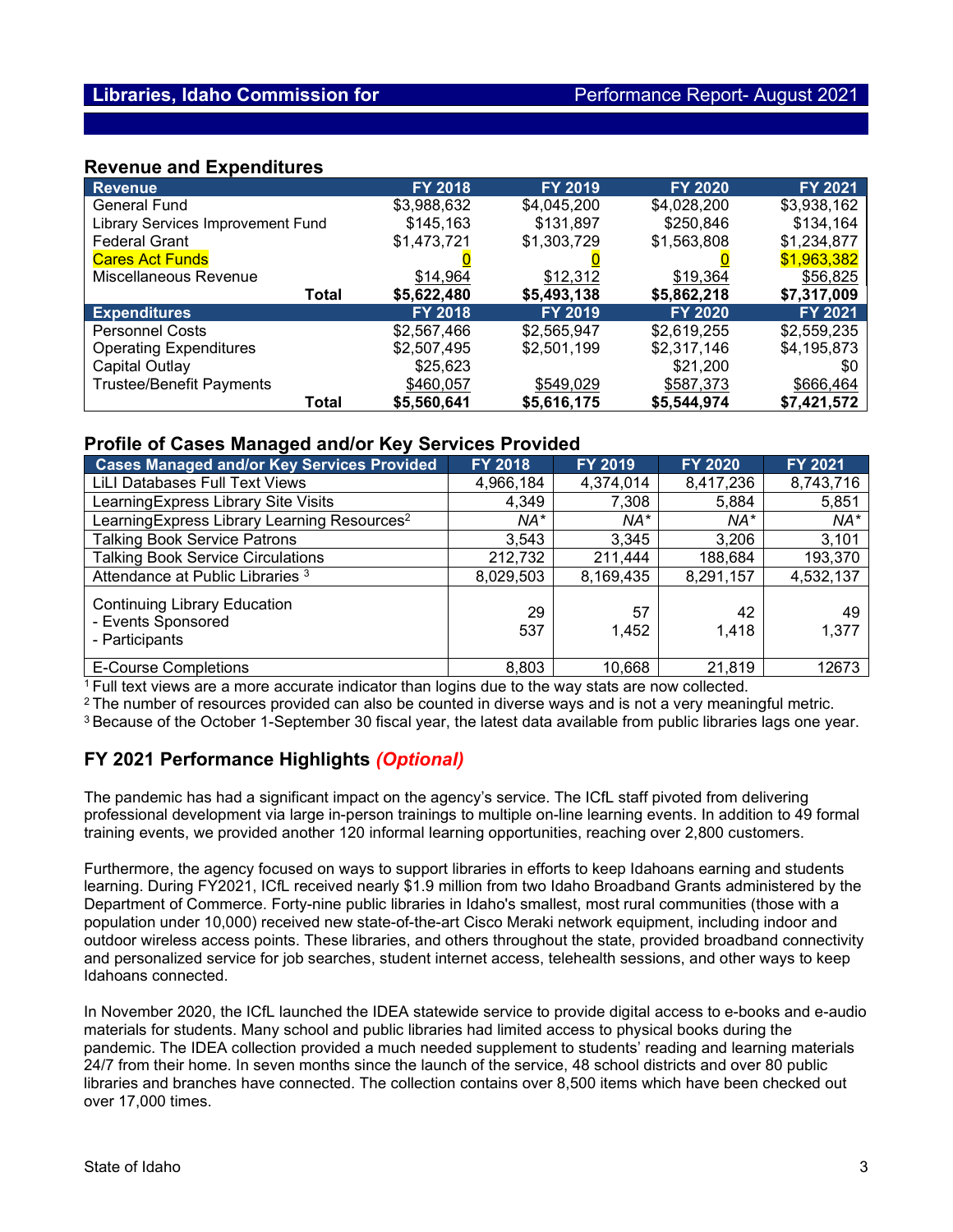In partnership with the Idaho State Board of Education, the agency used Lumina Foundation grant funds to support libraries in increasing access to high-quality education for veterans and adults and supporting economic development in their communities.

# *Part II – Performance Measures*

|                | <b>Performance Measure</b>                                                                                                                                                          |        | FY 2018               | FY 2019                             | FY 2020                              | <b>FY2021</b>                         | FY 2022 |
|----------------|-------------------------------------------------------------------------------------------------------------------------------------------------------------------------------------|--------|-----------------------|-------------------------------------|--------------------------------------|---------------------------------------|---------|
|                | Goal 1<br>Build the institutional capacity of libraries to better serve their communities.                                                                                          |        |                       |                                     |                                      |                                       |         |
| 1.             | Percentage increase in<br>interlibrary loans through<br>ShareIdaho (formerly LiLI<br>Unlimited) (to/from)                                                                           | actual | $-5%$<br>(84, 301)    | .005%<br>(84,600)                   | $-9.5%$<br>(76, 528)                 | $-22.65%$<br>(59, 195)                |         |
|                |                                                                                                                                                                                     | target | 2% annual<br>increase | 1% annual<br>increase               | 1% annual<br>increase                | 1% annual<br>increase                 |         |
| 2.             | New measure:<br>Percentage of libraries<br>with speeds greater than<br>10 Mbps                                                                                                      | actual | 46 of 103<br>44.7%    | 50 of 104<br>48.1%<br>3.4% increase | 60 of 104<br>57.7%<br>20.0% increase | 57 of 104<br>54.81%<br>4.96% decrease |         |
|                |                                                                                                                                                                                     | target | 2% annual<br>increase | 2% annual<br>increase               | 2% annual<br>increase                | 2% annual<br>increase                 |         |
| 3 <sub>1</sub> | New measure:<br>Percentage of e-rate<br>libraries with speeds<br>greater than 25 Mbps                                                                                               | actual | 42 of 69<br>60.9%     | 43 of 63<br>68.3%<br>7.4% increase  | 53 of 68<br>77.9%<br>14.1% increase  | 51 of 67<br>76.12%<br>2.28% decrease  |         |
|                |                                                                                                                                                                                     | target | 2% annual<br>increase | 2% annual<br>increase               | 2% annual<br>increase                | 2% annual<br>increase                 |         |
| 4.             | Percentage of<br>participants who indicate<br>they have made changes<br>in their library procedures<br>or services as a result of<br>training or continuing<br>education activities | actual | 85%                   | 82%                                 | 86.5%                                | 77.1%                                 |         |
|                |                                                                                                                                                                                     | target | 80% or<br>higher/year | 80% or<br>higher/year               | 80% or<br>higher/year                | 80% or<br>higher/year                 |         |

|                                                                                    | <b>Performance Measure</b>                                                                                                                                                                                                   |        | <b>FY 2018</b>        | <b>FY 2019</b>        | <b>FY 2020</b>        | <b>FY2021</b>          | FY 2022 |  |
|------------------------------------------------------------------------------------|------------------------------------------------------------------------------------------------------------------------------------------------------------------------------------------------------------------------------|--------|-----------------------|-----------------------|-----------------------|------------------------|---------|--|
|                                                                                    | Goal 2<br>Support the role of libraries in preparing Idahoans to be college and career ready.                                                                                                                                |        |                       |                       |                       |                        |         |  |
| 5.<br>Percentage increase in<br>registrations at Summer<br><b>Reading Programs</b> |                                                                                                                                                                                                                              | actual | 5.6%<br>(113,492)     | $-4\%$<br>(108,934)   | $-3.9\%$<br>(104,640) | $-53.0\%$<br>(49, 164) |         |  |
|                                                                                    |                                                                                                                                                                                                                              | target | 3% annual<br>increase | 3% annual<br>increase | 3% annual<br>increase | 3% annual<br>increase  |         |  |
|                                                                                    | Goal 3<br>Ensure equitable access to information and library services for Idahoans with disabilities, those in rural<br>communities, English-language learners, people living in poverty, and other underserved populations. |        |                       |                       |                       |                        |         |  |
| 6.                                                                                 | New measure:<br>Percentage increase in<br>the number of Idahoans<br>registering for Talking                                                                                                                                  | actual | 23.7%<br>(714)        | $-8.2\%$<br>(655)     | $-17.4%$<br>(541)     | $-34.4\%$<br>(355)     |         |  |
|                                                                                    | Book Services.                                                                                                                                                                                                               | target | 2% annual<br>increase | 2% annual<br>increase | 2% annual<br>increase | 2% annual<br>increase  |         |  |